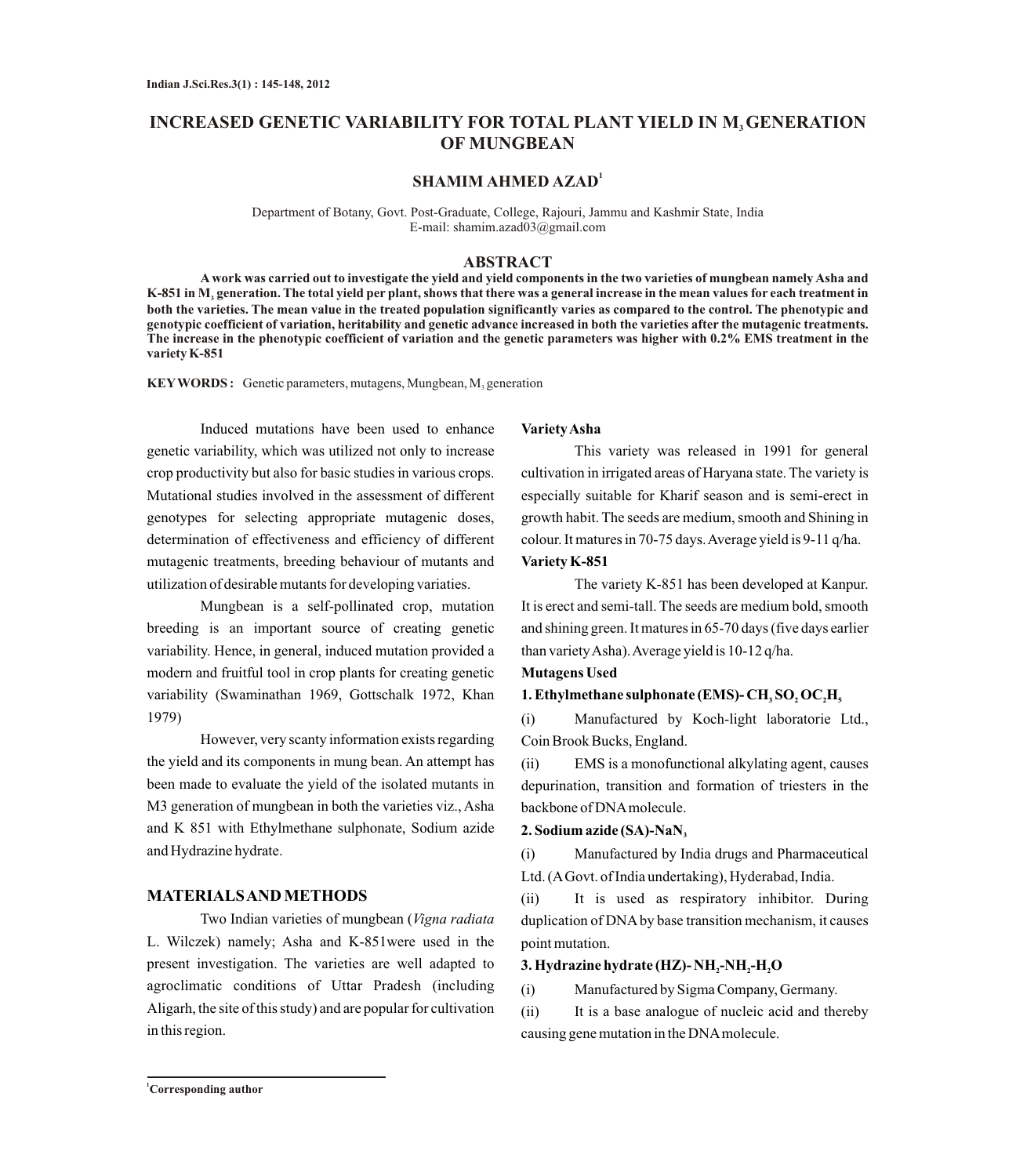#### **M Generation <sup>3</sup>**

For raising the  $M<sub>3</sub>$  generation of the mutagenic treated population, two treatment of each chemical mutagen for each variety were selected which gave the maximum total plant yield in  $M<sub>2</sub>$  generation. The elected treatments were 0.1 and 0.2 per cent of EMS and 0.01 and 0.02 per cent of SA and HZ. For each of these treatments, such ten  $M<sub>2</sub>$ progenies were selected which showed significant deviations in mean values in the positive direction from the mean values of control, particularly for the yield and yield components. All the selected  $M<sub>2</sub>$  progenies of each treatment together with controls were sown in plant progeny row. Fifty seeds from each selected M, plants were sown in the field. The plant showing morphological, chlorophyll, and other variations were discarded from each progeny. Seeds were taken only from the normal looking  $M_2$  plants. Observations were recorded for the quantitative characters on 30 normal looking plants in each progeny and plants were harvested individually at maturity.

#### **Statistical Analysis**

While analysis of variance, (ANOVA) as a test of significance was applied to the data according to the Singh and Choudhary (1985), the Heritability  $(h^2)$  was on the other hand estimated by the formula suggested by Johnson et al. (1955). The estimate of genetic advance (Gs) with 1% selection intensity were based on the formula derived by Allard (1960) and as modified by Khan (1979)

## **RESULTS AND DISCUSSION**

The most desirable character in plant breeding programme is considered as yield per plant and its yield component. The total yield per plant, show that there was a general increase in the mean value for each treatment in both the varieties. The mean value in the treated population significantly varies as compared to the control.

The phenotypic and genotypic coefficients of variation, heritability (with a very few exceptions) and genetic advance increased in both the varieties after the mutagenic treatments. The increase in the phenotypic coefficient of variation and the genetic parameters was higher with 0.2% EMS treatment in the var. K-851. The variety K-851 was more sensitive than variety Asha.

The vital role of mutagens in inducing both micro and macro mutations in several crops is well established and hence mutation breeding is gaining considerable range of interest. Success in selecting a desirable plant type depends upon the genetic variability in the base population, and mutation breeding offers the unique possibility of creation of new germplasm for crop improvement (Brock, 1977; Konzak,1987). In the present study, a wide range of variablitiy was observed for yield and yield components in both the varities of mungbean in  $M<sub>3</sub>$  generation. A glance at the data indicates that the mean values of these characters increased significantly in different mutant lines in comparison to the control. All these characters showed considerable increase in the values of genotypic coefficient of variation, heritability and genetic advance, indicating that these characters can be transmitted to future generations and further improvements of these quantitative characters is possible in subsequent generations. Frey (1969) reported that the mutagen derived variability for quantitative characters in crop plant is heritable and that the response to selection is good .The similar results were also reported earlier by Khan and Siddiqui (1993,1997): Kumar and Mishra, (2004) and Singh, (2006).

Heritability is of interest to plant breeder primarily, as a measure of the value of selection for particular character and also as an index of transmissibility of a character. The yield and yield components were found to have a high heritability. The heritability estimates for all the quantitative character under study have increased over the control except for a few instances where heritability of the treated population was lower than the control. The decrease in the heritability in some of the treatments indicates that, even though genetic variance has increased with the mutagenic treatment, the ratio of its increase was not at par with the total phenotypic variance which also increased (Table 1).

Genetic advance is indicative of the expected genetic progress for a particular trait under suitable selection procedure (Kaul, 1980) and consequently carriers much significance in self-pollinated crops. The estimated values of genetic advance, in percentage of mean, differed in different mutagenic treatments and also from one variety to another. In general, EMS treatments gave the maximum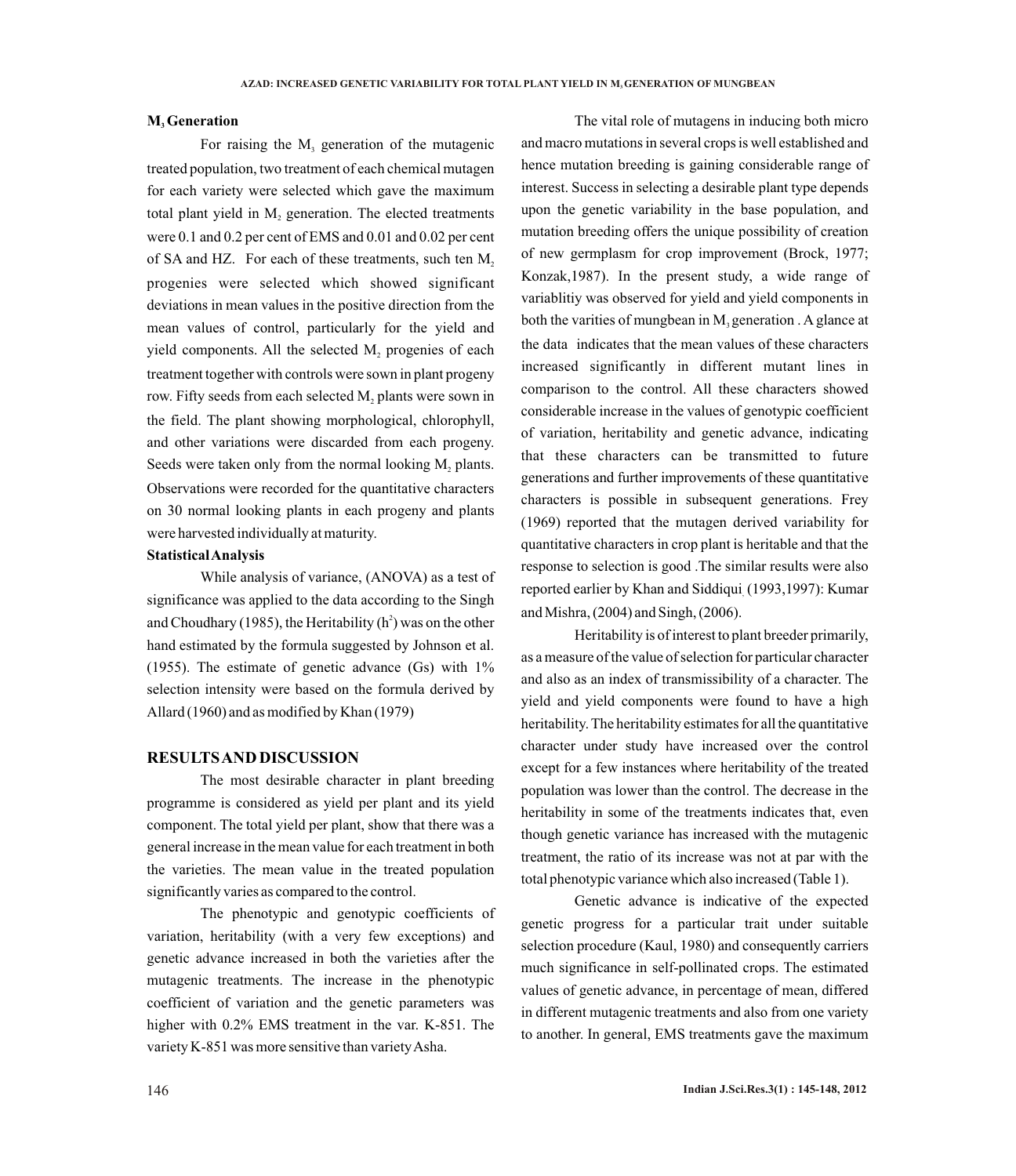|                         |                          | Table 1: Estimates of mean value<br>for total plant yield in M | generation         | (X), shift in mean, coefficient of variation, heritability (h <sup>2</sup> ) and genetic advance (Gs) |              |                |               |                                                                                                                                                                                                                                                                                                                                                                                                                      |
|-------------------------|--------------------------|----------------------------------------------------------------|--------------------|-------------------------------------------------------------------------------------------------------|--------------|----------------|---------------|----------------------------------------------------------------------------------------------------------------------------------------------------------------------------------------------------------------------------------------------------------------------------------------------------------------------------------------------------------------------------------------------------------------------|
|                         | Treatment                |                                                                | Var. Asha          |                                                                                                       |              | Var. K-851     |               |                                                                                                                                                                                                                                                                                                                                                                                                                      |
|                         |                          | $Mean + S.E.$                                                  | Shift in X         | CVp (%)                                                                                               | CVg(%)       | $h^2(%)$       | Gs (% of X)   | L.S.D                                                                                                                                                                                                                                                                                                                                                                                                                |
| Control                 |                          | 9.83+0.069                                                     | 0.00               | Var. Asha<br>1.20                                                                                     | 0.52         | 25.55          | 0.67          |                                                                                                                                                                                                                                                                                                                                                                                                                      |
| $\overline{0}$ :<br>0.2 | % EMS<br>% EMS           | $12.39 + 0.086$<br>$12.43 \pm 0.075$                           | $+2.56$<br>$+2.60$ | 8.70<br>7.49                                                                                          | 5.57<br>4.07 | 29.66<br>41.18 | 5.69<br>9.37  | $5% = 0.10$<br>$1% = 0.15$                                                                                                                                                                                                                                                                                                                                                                                           |
| 0.02<br>0.01            | %SA<br>%SA               | $11.93 + 0.048$<br>$12.44 \pm 0.008$                           | $+2.10$<br>$+2.61$ | 3.25<br>4.52                                                                                          | 2.12<br>2.01 | 22.58<br>39.06 | 2.57<br>3.31  | $= 0.17$<br>$5% = 0.11$<br>1%                                                                                                                                                                                                                                                                                                                                                                                        |
| 0.01<br>0.02            | <b>ZH%</b><br><b>ZH%</b> | $12.03 \pm 0.003$<br>$12.48 \pm 0.004$                         | $+2.20$<br>$+2.65$ | Var. K-851<br>4.38<br>6.89                                                                            | 2.34<br>2.09 | 29.19<br>9.28  | 3.30<br>1.62  | $5\% = 0.03$<br>$1\% = 0.05$                                                                                                                                                                                                                                                                                                                                                                                         |
| Control                 |                          | $10.15 + 0.010$                                                | 0.00               | 2.05                                                                                                  | 1.10         | 30.70          | 1.56          |                                                                                                                                                                                                                                                                                                                                                                                                                      |
| $\frac{1}{0.2}$         | % EMS<br>% EMS           | $14.72 \pm 0.009$<br>$14.93 \pm 0.004$                         | $+4.57$<br>$+4.78$ | 10.47<br>9.67                                                                                         | 6.08<br>7.16 | 39.43<br>46.63 | 9.94<br>12.67 | $5% = 0.03$<br>$= 0.04$<br>1%                                                                                                                                                                                                                                                                                                                                                                                        |
| 0.02<br>0.01            | %SA<br>%SA               | $13.81 \pm 0.009$<br>$14.05 \pm 0.004$                         | $+3.90$<br>$+3.66$ | 5.64<br>7.15                                                                                          | 2.67<br>3.10 | 22.38<br>18.72 | 3.25<br>3.37  | $5% = 0.06$<br>0.09<br>$\mathbf{H}% =\mathbf{H}(\mathbf{Q}^{T}\mathbf{Q}^{T}\mathbf{Q}^{T}\mathbf{Q}^{T}% )\mathbf{Q}^{T} \mathbf{Q}^{T} \mathbf{Q}^{T} \mathbf{Q}^{T} \mathbf{Q}^{T} \mathbf{Q}^{T} \mathbf{Q}^{T} \mathbf{Q}^{T} \mathbf{Q}^{T} \mathbf{Q}^{T} \mathbf{Q}^{T} \mathbf{Q}^{T} \mathbf{Q}^{T} \mathbf{Q}^{T} \mathbf{Q}^{T} \mathbf{Q}^{T} \mathbf{Q}^{T} \mathbf{Q}^{T} \mathbf{Q}^{T} \math$<br>1% |
| 0.02<br>0.01            | <b>ZH%</b><br><b>ZH%</b> | $14.47 + 0.029$<br>$14.12 \pm 0.002$                           | $+3.97$<br>$+4.32$ | 8.26<br>5.41                                                                                          | 2.86<br>4.59 | 27.85<br>30.87 | 3.84<br>6.52  | 0.13<br>$5% = 0.09$<br>$\ensuremath{\mathsf{II}}$<br>1%                                                                                                                                                                                                                                                                                                                                                              |
|                         |                          | CVp - Phenotypic coefficient of variation                      |                    |                                                                                                       |              |                |               |                                                                                                                                                                                                                                                                                                                                                                                                                      |

**Indian J.Sci.Res.3(1) : 145-148, 2012** 147

CVg –

Vp – Phenotypic coefficient of variation Genotypic coefficient of variation